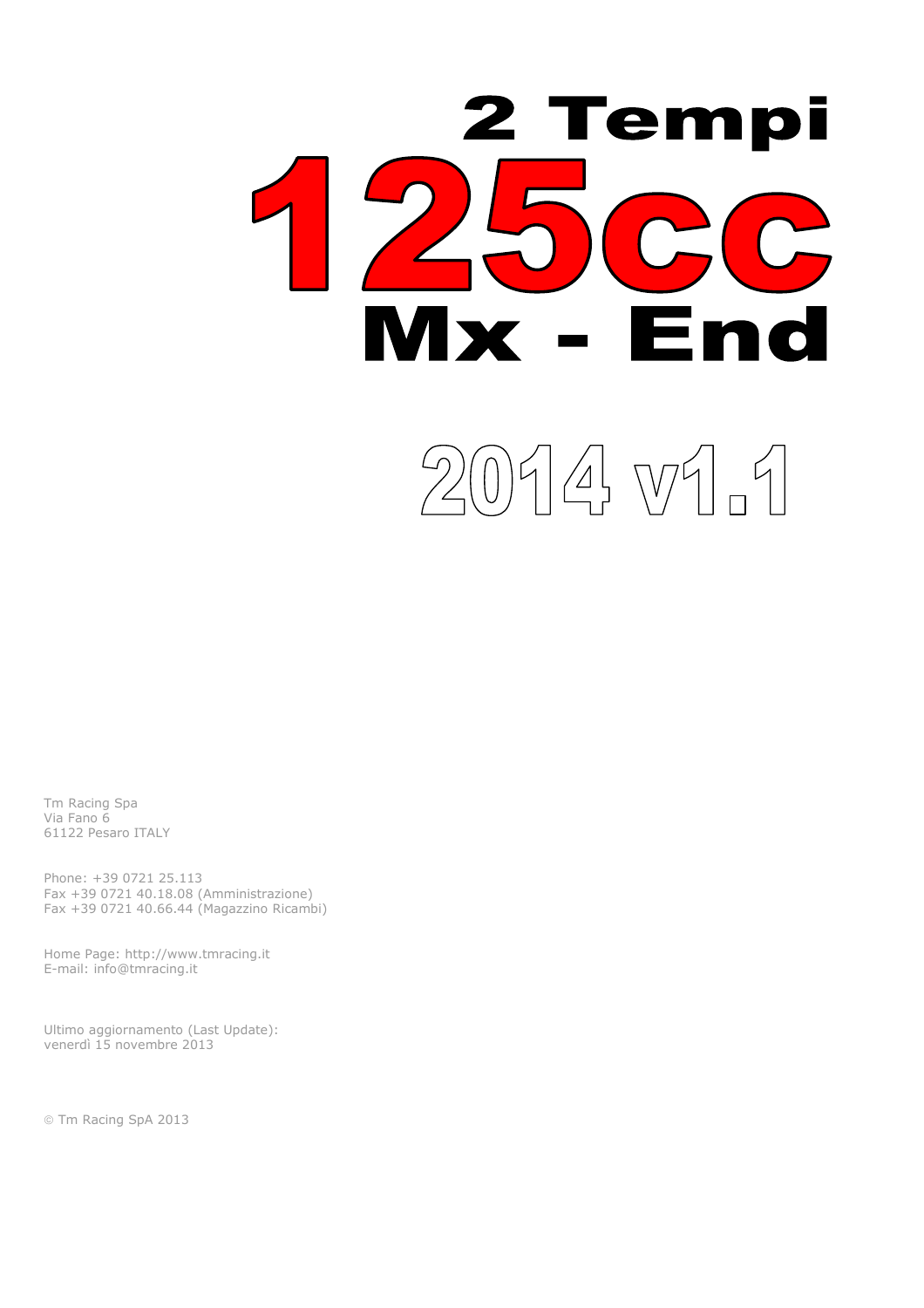## Tav. 01 – CILINDRO 125cc MX-END



| Pos            | Codice   | Q.tà                     | 2014<br><b>Note</b> | <b>Descrizione (ITA)</b>          | <b>Description (ENG)</b> |
|----------------|----------|--------------------------|---------------------|-----------------------------------|--------------------------|
| $\mathbf{1}$   | 01073    | $1\,$                    |                     | CILINDRO 125cc ENDURO, NUDO       | Cylinder, END            |
|                | 01077    |                          |                     | CILINDRO 125cc ENDURO, COMPLETO   | Cylinder, END, Assy      |
|                | 01071    | $\mathbf{1}$             |                     | CILINDRO 125cc CROSS, NUDO        | Cylinder, MX             |
|                | 01075    | $\overline{\phantom{a}}$ |                     | CILINDRO 125cc CROSS, COMPLETO    | Cylinder, MX, Assy       |
| $\overline{2}$ | 49358    | 6                        |                     | VITE TE F/R 6 x 30                | Screw                    |
| 3              | 02026    | $1\,$                    | <b>MX/END</b>       | <b>TESTA</b>                      | Head, END                |
| $\overline{4}$ | 12003    | $\mathbf{1}$             |                     | O-RING PICCOLO                    | O-Ring, small            |
| 5              | 12021    | $\mathbf{1}$             |                     | O-RING GRANDE                     | O-Ring, big              |
| 6              | 49640    | 4                        |                     | DADO M 8 FLANGIATO CHIAVE 12      | Nut, flange              |
| $\overline{7}$ | 05530    | $\overline{\phantom{a}}$ |                     | GUARNIZIONE BASE CILINDRO 0,10 mm | Gasket, Cylinder 0,10    |
|                | 05531    | ÷                        |                     | GUARNIZIONE BASE CILINDRO 0,15 mm | Gasket, Cylinder 0,15    |
|                | 05532    | $\overline{\phantom{0}}$ |                     | GUARNIZIONE BASE CILINDRO 0,20 mm | Gasket, Cylinder 0,20    |
|                | 05533    | $\overline{\phantom{a}}$ |                     | GUARNIZIONE BASE CILINDRO 0,30 mm | Gasket, Cylinder 0,30    |
|                | 05534    | $\mathbf{1}$             |                     | GUARNIZIONE BASE CILINDRO 0,40 mm | Gasket, Cylinder 0,40    |
|                | 05535    | $\overline{a}$           |                     | GUARNIZIONE BASE CILINDRO 0,50 mm | Gasket, Cylinder 0,50    |
| 8              | 13081    | $\mathbf{1}$             |                     | COLLETTORE SCARICO                | Manifold, Exhaust        |
| 9              | 49355    | 3                        |                     | VITE TE FE F/R 6 x 16             | Screw                    |
| 10             | 49470    | 3                        |                     | VITE TCEI 4 x 12                  | Screw                    |
| 11             | 30216    | $\mathbf{1}$             |                     | COPERCHIO LATERALE VALVOLE        | Cover, plastic           |
| 12             | 49676    | $\mathbf{1}$             |                     | DADO M 6 FLANGIATO                | Nut, Flange              |
| 13             | 28066    | $\mathbf{1}$             | '14                 | PULEGGIA COMANDO VALVOLE          |                          |
| 14             | 49764    | $\mathbf{1}$             |                     | VITE 5 x 15                       | Screw                    |
| 15             | 49701    | $\mathbf{1}$             |                     | DADO M 5 FLANGIATO                | Nut                      |
| 16             | 26214    | $\mathbf{1}$             |                     | FLANGIA PORTA CUSCINETTO          |                          |
| 17             | 49220    | $\mathbf{1}$             |                     | <b>SEEGER</b>                     | Circlip                  |
| 18             | 03156    | $\mathbf{1}$             |                     | <b>CUSCINETTO 698</b>             | Bearing                  |
| 19             | 26130.12 | $\frac{1}{2}$            |                     | SPESSORE 1,2 mm                   | Spacer 1,2 mm            |
|                | 26130.13 | $\overline{\phantom{m}}$ |                     | SPESSORE 1,3 mm                   | Spacer 1,3 mm            |
|                | 26130.14 | $\overline{\phantom{a}}$ |                     | SPESSORE 1,4 mm                   | Spacer 1,4 mm            |
|                | 26130.15 | $\overline{\phantom{a}}$ |                     | SPESSORE 1,5 mm                   | Spacer 1,5 mm            |
|                | 26130.16 | $\overline{\phantom{m}}$ |                     | SPESSORE 1,6 mm                   | Spacer 1,6 mm            |
|                | 26130.17 | $\overline{\phantom{a}}$ |                     | SPESSORE 1,7 mm                   | Spacer 1,7 mm            |
|                | 26130.18 | $\overline{\phantom{a}}$ |                     | SPESSORE 1,8 mm                   | Spacer 1,8 mm            |
|                | 26130.19 | $\overline{\phantom{a}}$ |                     | SPESSORE 1,9 mm                   | Spacer 1,9 mm            |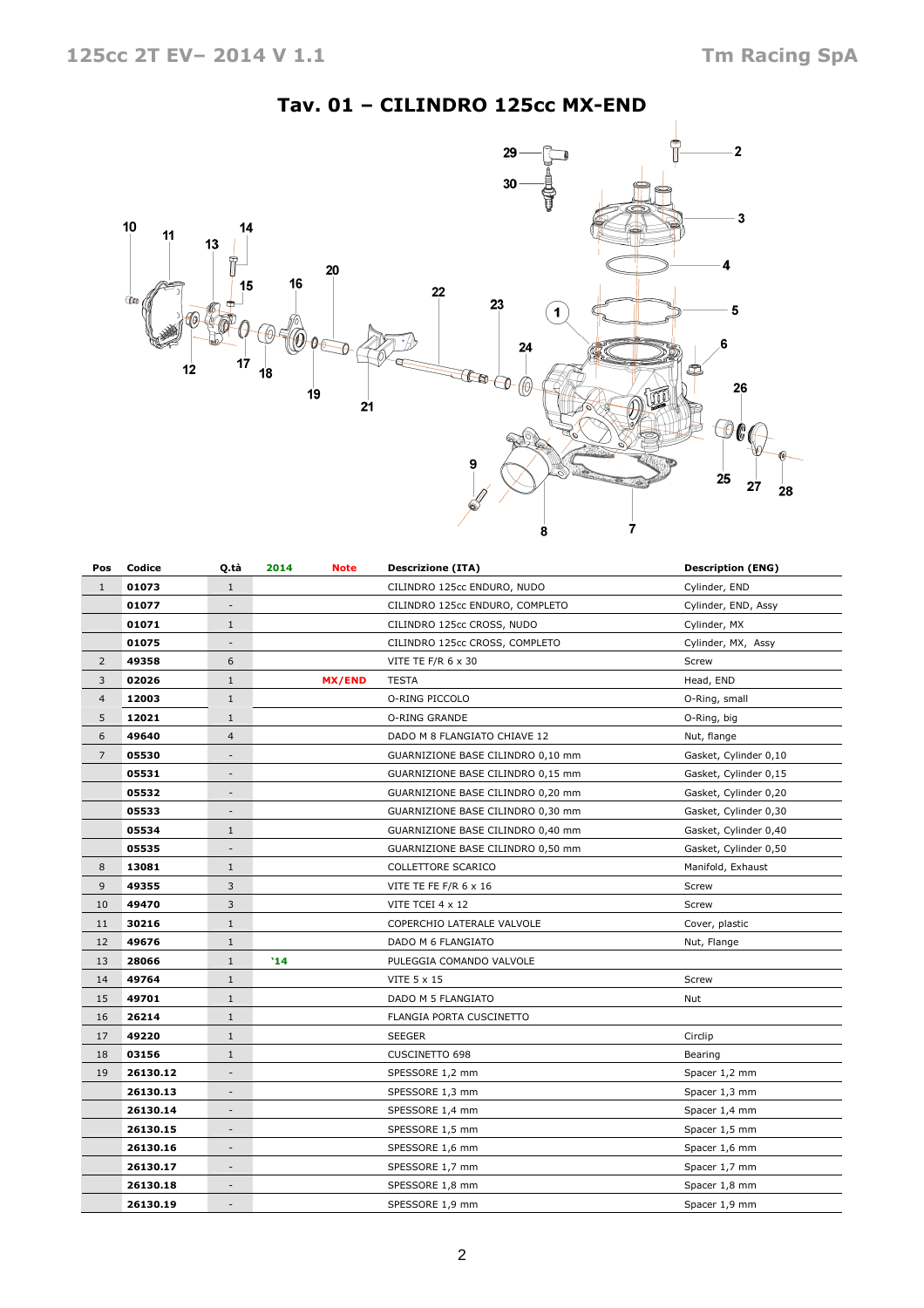| Pos | Codice | Q.tà         | 2014 | <b>Note</b>                                  | <b>Descrizione (ITA)</b>          | <b>Description (ENG)</b> |
|-----|--------|--------------|------|----------------------------------------------|-----------------------------------|--------------------------|
| 20  | 26129  | 1            |      |                                              | BOCCOLA DISTANZIALE 25,5 x 12 x 8 | Bush, spacer             |
| 21  | 22065  | $\mathbf{1}$ |      | VALVOLE A GHIGLIOTTINA (DX+SX)<br>Valves     |                                   |                          |
| 22  | 28059  | $\mathbf{1}$ |      | ALBERO COMANDO VALVOLE<br>Shaft, Power valve |                                   |                          |
| 23  | 19061  | 1            |      | BOCCOLA IR 8 x 12 x 12,5<br>Bush             |                                   |                          |
| 24  | 04115  | 1            |      | PARAOLIO 12 x 18 x 3<br>Oil Seal             |                                   |                          |
| 25  | 19060  | $\mathbf{1}$ |      | GABBIA A RULLI HK 1212<br>Bearing            |                                   |                          |
| 26  | F12308 | $\mathbf{1}$ |      |                                              | O-RING, TAPPO                     | $O$ -ring                |
| 27  | 30217  | 1            |      |                                              | <b>TAPPO</b>                      | Cap                      |
| 28  | 49399  | $\mathbf{1}$ |      | VITE TSEI $5 \times 12$<br>Screw             |                                   |                          |
| 29  | 21049  | $\mathbf{1}$ |      |                                              | PIPETTA CANDELA                   | Cap, Spark plug          |
| 30  | 06011  | 1            |      | Spark plug<br>CANDELA NGK BR 9 EG            |                                   |                          |

# Tav. 02 – MOTORINO VALVOLA 125cc MX-END



| Pos            | Codice       | Q.tà                     | 2014<br><b>Note</b> | <b>Descrizione (ITA)</b>                    | <b>Description (ENG)</b>                      |
|----------------|--------------|--------------------------|---------------------|---------------------------------------------|-----------------------------------------------|
| $\mathbf{1}$   | 22500        | $\mathbf{1}$             |                     | <b>SEVOMOTORE</b>                           | Servo Motor                                   |
|                | 22502        | $\overline{\phantom{a}}$ |                     | SERVOMOTORE CPL<br>$(pos. 1+2+3+4+7+10+11)$ | Servo Motor, Assy<br>$(pos. 1+2+3+4+7+10+11)$ |
| $\overline{2}$ | 68181        | $1\,$                    |                     | COPERCHIO SCATOLA                           | Cover, plastic                                |
| 3              | 68180        | $1\,$                    |                     | SCATOLA SERVOMOTORE                         | Box, plastic                                  |
| 4              | 64041        | $\mathbf{1}$             | 14                  | CAVI COMANDO VALVOLA                        | Cable, power valve control                    |
| 5              | 26128        | $\mathbf{1}$             |                     | STAFFA TESTA/TELAIO                         |                                               |
| 6              | 49871        | 6                        |                     | VITE TMT PZ 3 x 16                          | Screw                                         |
| $\overline{7}$ |              |                          |                     |                                             |                                               |
| 8              | 49358        | 2                        |                     | VITE TE F/R 6 x 60                          | Screw                                         |
| 9              | 49604        | 2                        |                     | RONDELLA 6 x 18 x 3                         | Washer                                        |
| 10             | 21028        | 2                        |                     | GOMMINO                                     | Rubber                                        |
| 11             | 26086        | 2                        |                     | BOCCOLA 14 x 13.5 F.6                       | <b>Bush</b>                                   |
| 12             | 49676        | 2                        |                     | DADO M6 FLANGIATO AUTOBLOCCANTE             | Nut                                           |
| 13             | 15239.125102 | $\mathbf{1}$             | <b>END</b>          | CDI                                         | Cdi END                                       |
|                | 15239.125002 | $\mathbf{1}$             | <b>MX</b>           | CDI                                         | Cdi Mx                                        |
| 14             | 68188        | $\mathbf{1}$             |                     | CABLAGGIO CENTRALINA VALVOLE                | Wiring, CDI                                   |
| 15             | 26219        | $1\,$                    |                     | PIASTRINO                                   |                                               |
| 16             | F15562       | $\mathbf{1}$             |                     | SUPPORTO CENTRALINA                         | Holder, CDI                                   |
| 17             | 28067        | $\mathbf{1}$             | '14                 | PULEGGIA MOTORINO                           | Batterfly                                     |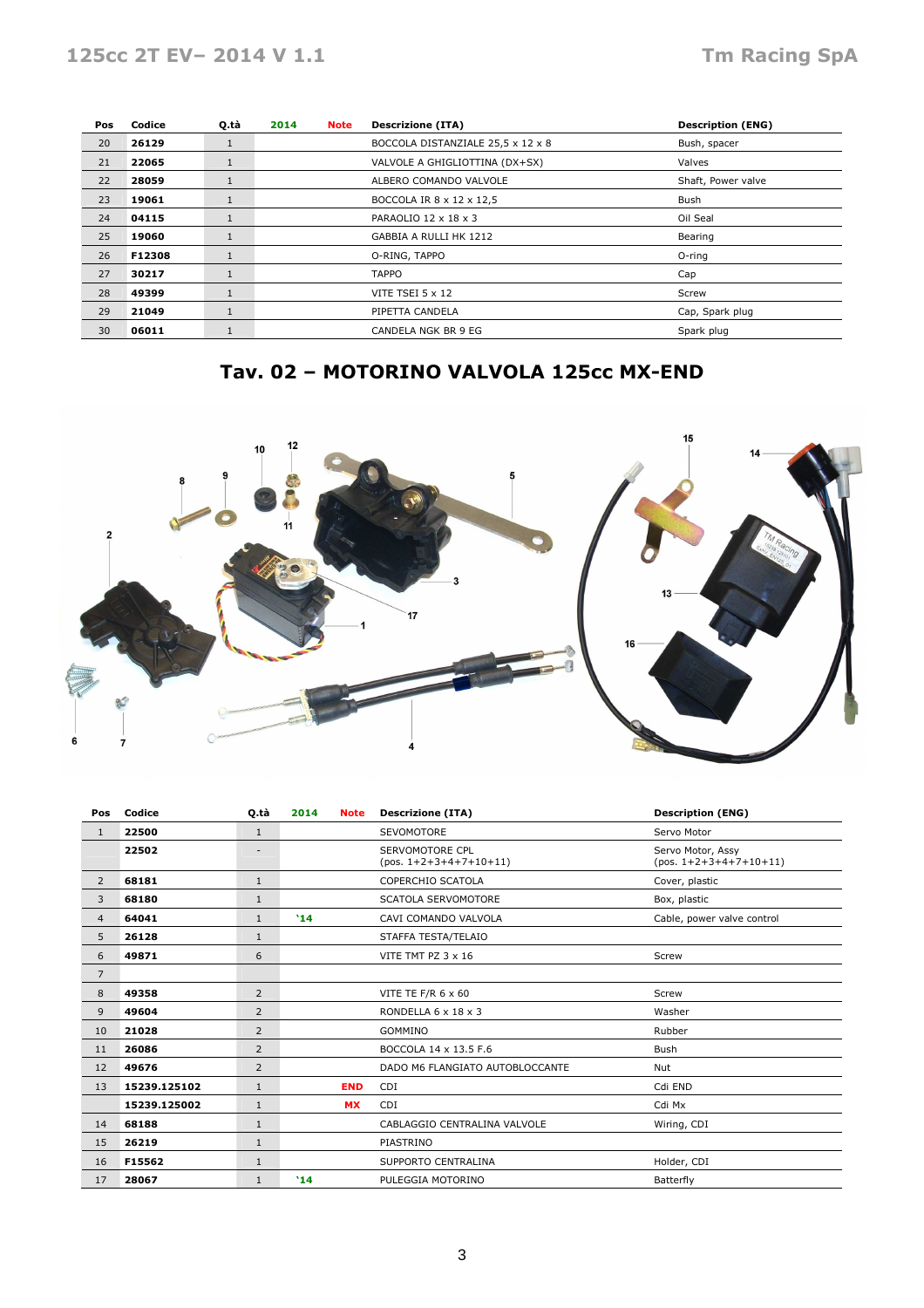

## Tav. 03 – ALBERO MOTORE / PISTONE 125cc MX-END

| Pos.           | Codice   | Q tà                     | 2014       | <b>Note</b>      | <b>Descrizione (ITA)</b>            | <b>Description (ENG)</b>    |
|----------------|----------|--------------------------|------------|------------------|-------------------------------------|-----------------------------|
| $\mathbf{1}$   | 18235    |                          | <b>END</b> |                  | ALBERO MOTORE CPL* - Biella Ø 24    | Crankshaft Comp.*           |
|                | 18234    |                          | <b>MX</b>  |                  | ALBERO MOTORE CPL* - Biella Ø 24    | Crankshaft Comp.*           |
| $\overline{2}$ | 18080    | $\overline{\phantom{a}}$ |            |                  | BIELLA COMPLETA** Ø 24              | Rod Kit **                  |
| 2A             | 18078    | $\mathbf{1}$             |            |                  | <b>BIELLA NUDA</b>                  | Rod                         |
| 3              |          | 1                        |            | <b>END</b>       | COPPIA SEMIALBERI END - Biella Ø 24 | Crank (left + right)        |
|                |          | 1                        |            | <b>MX</b>        | COPPIA SEMIALBERI MX - Biella Ø 24  | Crank (left + right)        |
| $\overline{4}$ | 18248    | 2                        |            |                  | RONDELLA ARGENTATA Ø 24             | Silver Washer               |
| 5              | 18079    | $\mathbf{1}$             |            |                  | ASSE ACCOPPIAMENTO d. 24            | Pin, connecting rod         |
| 6              | 17074    | $\mathbf{1}$             |            |                  | GABBIA ARGENTATA Ø 24               | Silver Bearing              |
| $\overline{7}$ | 49010    | $\mathbf{1}$             |            |                  | <b>CHIAVETTA</b>                    | Woodruff key                |
| 8              | 40303    | $\mathbf{1}$             |            |                  | PIGNONE COPPIA PRIMARIA             | Gear, primary drive         |
| 9              | 49094    | 1                        |            | DADO M 14 x 1.25 |                                     | Nut                         |
| 10             | 10022.94 | $\mathbf{1}$             | '14        |                  | PISTONE 125cc 53.94 CPL***          | Piston 125cc 53.94 Comp.*** |
|                | 10022.95 | $\overline{\phantom{a}}$ | '14        |                  | PISTONE 125cc 53.95 CPL***          | Piston 125cc 53.95 Comp.*** |
|                | 10022.96 | $\overline{\phantom{a}}$ | '14        |                  | PISTONE 125cc 53.96 CPL***          | Piston 125cc 53.96 Comp.*** |
|                | 10022.97 | $\overline{\phantom{a}}$ | '14        |                  | PISTONE 125cc 53.97 CPL***          | Piston 125cc 53.97 Comp.*** |
|                | 10022.98 | $\overline{\phantom{a}}$ | '14        |                  | PISTONE 125cc 53.98 CPL***          | Piston 125cc 53.98 Comp.*** |
| 11             | 11068    | $\overline{2}$           | '14        |                  | SEGMENTO 125cc 0.8                  | Ring 125cc, piston          |
| 12             | 09008    | $\mathbf{1}$             |            |                  | SPINOTTO                            | Pin                         |
| 13             | 09004.1  | 2                        |            |                  | ANELLINI FERMA SPINOTTO             | Clip, piston pin            |
| 14             | 19034    | $\mathbf{1}$             |            |                  | <b>GABBIA SPINOTTO</b>              | Top end bearing             |
| 15             | 49657    | $\mathbf{1}$             |            |                  | <b>DADO ACCENSIONE</b>              | Flange Nut                  |

\*\*\* Completo di pos.  $11(x2) + 12 + 13(x2)$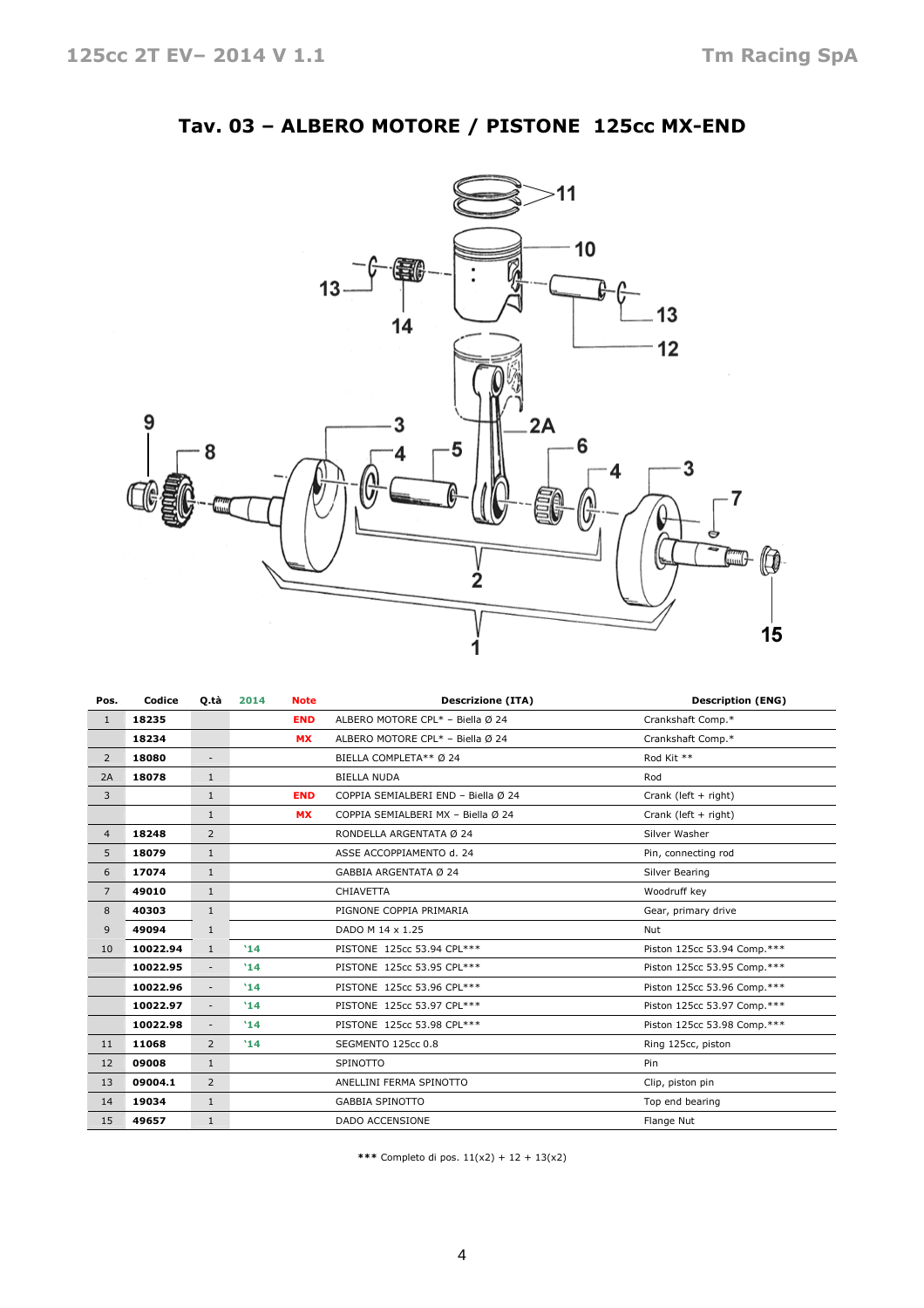#### Tav. 04 – ACCENSIONE 125cc MX-END







| Pos.           | Codice       | Q.tà           | 2014<br><b>Note</b> | <b>Descrizione (ITA)</b>           | <b>Description (ENG)</b> |
|----------------|--------------|----------------|---------------------|------------------------------------|--------------------------|
| $\mathbf{1}$   | 15230        | $\mathbf{1}$   |                     | <b>GENERATORE KOKUSAN</b>          | Generator kokusan        |
| $\overline{2}$ | 49603        | $\overline{2}$ |                     | RONDELLA 6 X 12                    | Washer                   |
| 3              | 49484        | $\overline{2}$ |                     | VITE TCEI 6 X 20                   | Screw                    |
| $\overline{4}$ | 49657        | $\mathbf{1}$   | <b>MX</b>           | <b>DADO ACCENSIONE</b>             | Flange Nut               |
| 5              | 05516        | $\mathbf{1}$   |                     | GUARNIZIONE COP. ACCENSIONE        | Gasket, ignition cover   |
| 6              | 30211        | $\mathbf{1}$   | <b>MX</b>           | COPERCHIO ACCENSIONE               | Cover, ignition          |
| $\overline{7}$ | 49477        | $\overline{4}$ |                     | VITE TCEI 5 X 25                   | Screw                    |
| 8              | 15103        | $\mathbf{1}$   | <b>END</b>          | ROTORE DUCATI                      | Rotor, Ducati            |
| 9              | 15102        | $\mathbf{1}$   | <b>END</b>          | STATORE DUCATI                     | Stator, Ducati           |
| 10             | 15100        |                | <b>END</b>          | ALTERNATORE DUCATI (15102 + 15103) | A.C. Generator           |
| 11             | 15109        | $\mathbf{1}$   | <b>END</b>          | REGOLATORE DUCATI                  | Regulator, Ducati        |
| 12             | 49618        | $\mathbf{1}$   | <b>END</b>          | RONDELLA ACCIAIO 18                | Washer                   |
| 13             | 49060        | $\mathbf{1}$   | <b>END</b>          | DADO ACCENSIONE                    | But                      |
| 14             | 49470        | $\overline{2}$ | <b>END</b>          | VITE TCEI 4 x 12                   | Screw                    |
| 15             | 21007        | $\mathbf{1}$   | <b>END</b>          | <b>GOMMINO PASSACAVO</b>           | Rubber                   |
| 16             | 30210        | $\mathbf{1}$   | <b>END</b>          | COPERCHIO ACCENSIONE               | Cover, ignition          |
| 17             | 15209.125101 | $\mathbf{1}$   | <b>END</b>          | CDI END IG EN125 01                | Cdi End                  |
|                | 15209.125003 | $\mathbf{1}$   | <b>MX</b>           | CDI MX IG_MX125_01                 | Cdi Mx                   |
| 18             | F15562       | $\mathbf{1}$   |                     | SUPPORTO GOMMA CDI                 | Holder, CDI              |
| 19             | F26537       | $\mathbf{1}$   |                     | PIASTRINO                          | Plate, CDI holder        |
| 20             | 49377        | $\overline{2}$ |                     | <b>VITE TB 5 x 16</b>              | Screw                    |
| 21             | 49602        | $\overline{4}$ |                     | RONDELLA 5 x 15                    | Washer                   |
| 22             | 49633        | $\overline{2}$ |                     | DADO M5 AUTOBLOCCANTE              | But                      |
| 25             | 15107        | $\mathbf{1}$   |                     | <b>REGOLATORE</b>                  | Regulator                |
| 26             | 68136        | $\mathbf{1}$   |                     | CABLAGGIO                          | Wiring                   |
| 27             | 15206        | $\mathbf{1}$   |                     | <b>BOBINA</b>                      | Coil, Kokusan            |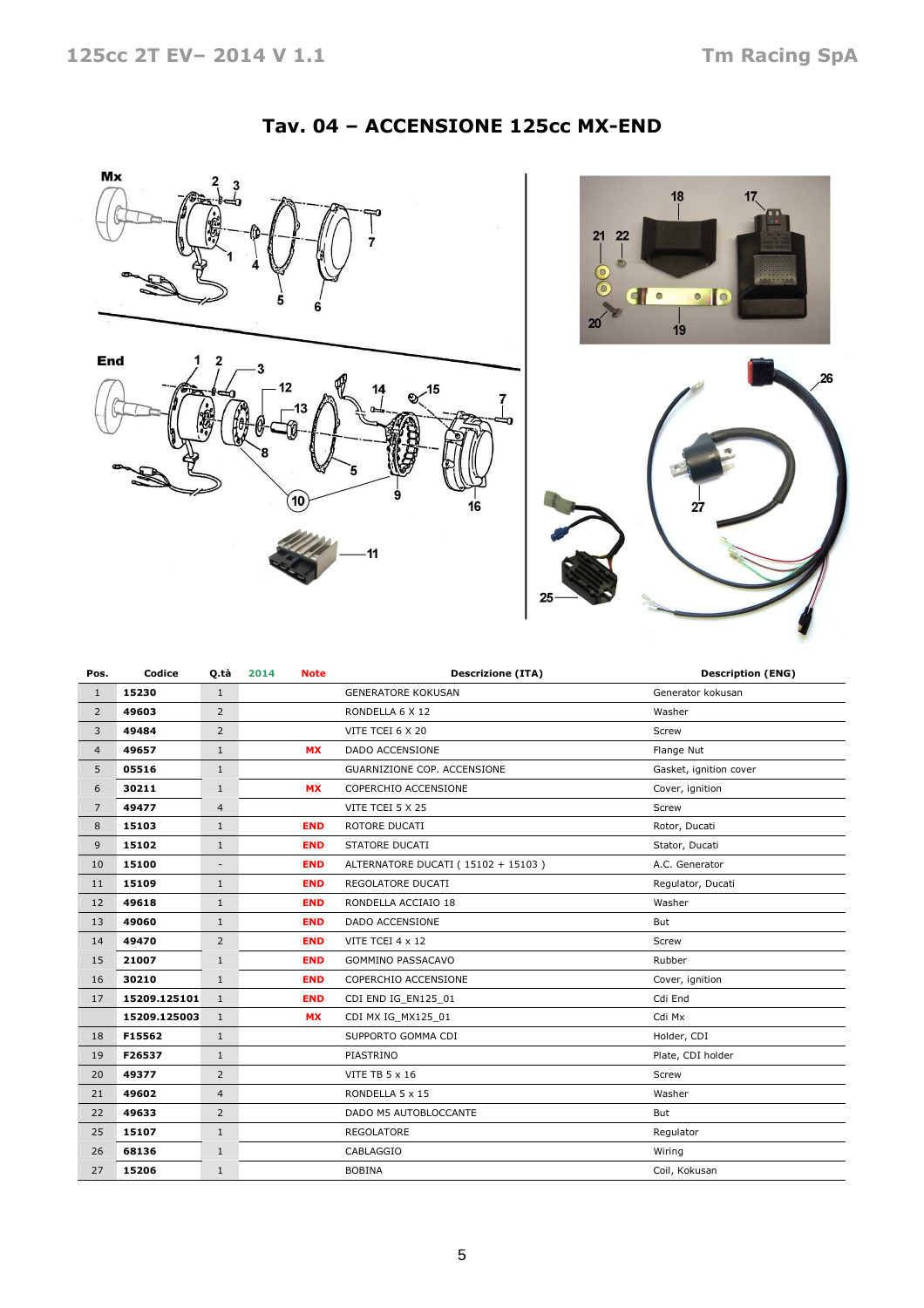## Tav. 05 – BASAMENTO



| Pos.           | Codice | Q.tà                     | 2014<br><b>Note</b> | <b>Descrizione (ITA)</b>            | <b>Description (ENG)</b> |
|----------------|--------|--------------------------|---------------------|-------------------------------------|--------------------------|
| $\mathbf{1}$   | 30176  | $\mathbf{1}$             |                     | BASAMENTO MOTORE 125                | Crankcase                |
| $\overline{2}$ | 04000  | $1\,$                    |                     | PARAOLIO 20 X 35 X 7                | Oil seal                 |
| 3              | 03255  | 1                        |                     | CUSCINETTO 6305                     | Bearing                  |
| $\overline{4}$ | 03026  | $1\,$                    |                     | <b>CUSCINETTO NJ206</b>             | Bearing                  |
| 5              | 04016  | $1\,$                    |                     | PARAOLIO 20 X 40 X 9                | Oil seal                 |
| 6              | 03001  | $1\,$                    |                     | CUSCINETTO 6204 C4                  | Bearing                  |
| $\overline{7}$ | 19041  | $\mathbf{1}$             |                     | GABBIA A RULLI DHK 35/12            | Needle cage              |
| 8              | 03011  | $\mathbf{1}$             |                     | CUSCINETTO A.P. 6204 Z C3           | Bearing                  |
| 9              | 03009  | 2                        |                     | CUSCINETTO 6202 Z C3                | Bearing                  |
| 10             | 03012  | $1\,$                    |                     | CUSCINETTO DESMODROMICO 6001 2RS    | Bearing                  |
| 11             | 04003  | $\mathbf{1}$             |                     | PARAOLIO PIGNONE 26 X 37 X 7        | Oil seal                 |
| 12             | 03010  | $1\,$                    |                     | CUSCINETTO 6204 C3                  | Bearing                  |
| 13             | 26043  | $1\,$                    |                     | GRANO CARTER 14 X 14                | Dowel                    |
| 14             | 49027  | 2                        |                     | PRIGIONIERO 8 X 58                  | Stud                     |
| 14A            | 49020  | $\overline{2}$           |                     | PRIGIONIERO 8 X 48                  | Stud                     |
| 15             | 49640  | $\overline{4}$           |                     | DADO M 8 FLANGIATO CHIAVE 12        | Nut, flange              |
| 16             | 49103  | $1\,$                    |                     | RONDELLA TAPPO                      | Washer                   |
| 17             | 49301  | $1\,$                    |                     | TAPPO OLIO CON CALAMITA             | Oil plug with magnet     |
| 18             | 26044  | 3                        |                     | GRANO CENTRAGGIO 10 X 13.6          | Dowel                    |
| 19             | 26023  | $\mathbf{1}$             |                     | PIASTRINO CONVOGLIATORE OLIO        | Plate, oil conveyor      |
| 20             | 49440  | 2                        |                     | <b>VITE TE 6 X 14</b>               | Screw                    |
| 21             | 26032  | $\overline{2}$           |                     | BOCCOLA Ø 16                        | Collar                   |
| 22             | 13086  | $1\,$                    |                     | CONVOLGIATORE PACCO V-FORCE 3       | Manifold                 |
| 23             | 49484  | $\overline{4}$           |                     | VITE TCEI 6 X 20                    | Screw                    |
| 24             | 20061  | $1\,$                    |                     | PACCO LAMELLARE V-FORCE 3           | Reeds box V-Force 3      |
| 25             | 05277  | $\mathbf{1}$             |                     | GUARNIZIONE PACCO LAMELLARE         | Gasket, reeds box        |
| 26             | 20074  | $\overline{\phantom{a}}$ |                     | KIT LAMELLE RICAMBIO V-FORCE 3      | Spare reeds, V-Force 3   |
| 27             |        | $1\,$                    |                     | <b>SFIATO</b>                       | Breather                 |
| 31             | 51004  | $\overline{2}$           |                     | <b>FASCETTA</b>                     | Band                     |
| 32             | 13009  | $1\,$                    |                     | COLLETTORE ASPIRAZIONE              | Intake manifold          |
| 33             | 28009  | $\mathbf{1}$             |                     | GIRANTE POMPA ACQUA                 | Impeller                 |
| 34             | 49689  | $\mathbf{1}$             |                     | RONDELLA 6 X 12 SP. 1.2             | Washer                   |
| 35             | 04017  | $1\,$                    |                     | PARAOLIO CENTRIFUGA 06 - 8 X 22 X 7 | Oil seal                 |
| 36             | 49215  | $1\,$                    |                     | SEEGER POMPA ACQUA I 22             | Snap Ring                |
| 37             | 03014  | $1\,$                    |                     | CUSCINETTO POMPA SCHERMATO 608 Z C3 | Bearing                  |
| 38             | 28062  | $1\,$                    |                     | ALBERINO POMPA CENTRIFUGA           | Shaft, water pump        |
| 39             | 40071  | $1\,$                    |                     | INGRANAGGIO COMANDO POMPA           | Gear                     |
| 40             | 03025  | $\mathbf{1}$             |                     | CUSCINETTO 626 C3                   | Bearing                  |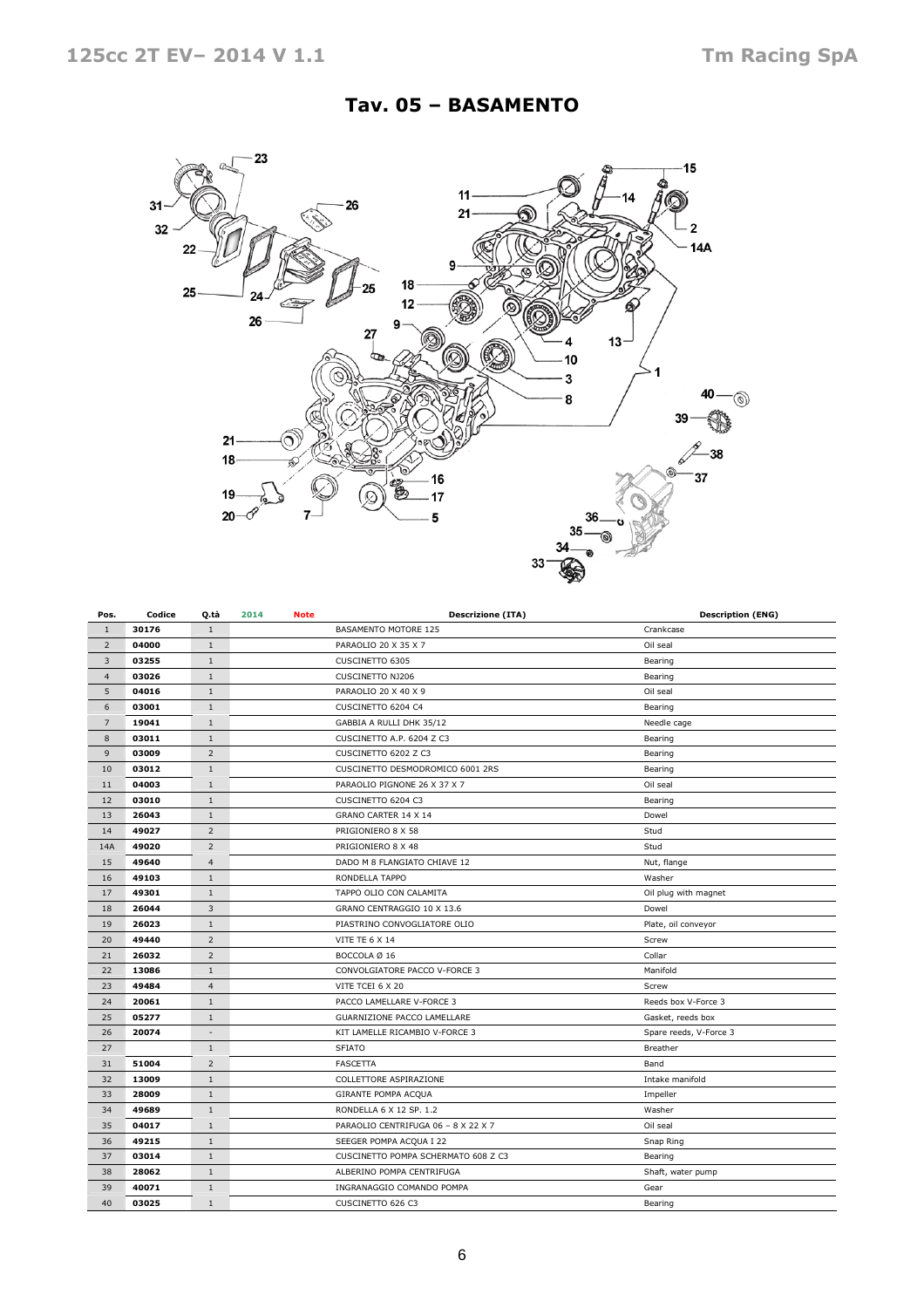## Tav. 06 – FORCHETTE CAMBIO



| Pos.           | Codice   | Q.tà           | 2014<br><b>Note</b> |             | <b>Descrizione (ITA)</b>        | <b>Description (ENG)</b>   |
|----------------|----------|----------------|---------------------|-------------|---------------------------------|----------------------------|
| $\mathbf{1}$   | 43048    | $1\,$          | '14                 |             | LEVA CAMBIO                     | Gear lever                 |
| $\overline{2}$ | 49212    | $\mathbf{1}$   |                     |             | <b>SEEGER</b>                   | Snap ring                  |
| 3              | 49610    | $\overline{2}$ |                     |             | RONDELLA ACCIAIO Ø 6            | Washer                     |
| $\overline{4}$ | 49411    | $1\,$          |                     |             | VITE TE 6 X 20                  | Screw                      |
| 5              | F33314   | $\overline{2}$ |                     |             | FORCHETTA ALBERO SEC. CROMATA   | Fork, countershaft Chromed |
| 6              | 33256    | $1\,$          |                     |             | PERNO FORCHETTA A.S.            | Shaft, countershaft fork   |
| $\overline{7}$ | 33004    | $1\,$          |                     | 6M          | ALBERO DESMODROMICO INTEGRALE   | Drum                       |
|                | 33005    | $\mathbf{1}$   |                     | <b>5M</b>   | ALBERO DESMODROMICO INTEGRALE   | Drum                       |
| 8              | 33016    | $1\,$          |                     |             | FORCHETTA ALBERO PRIM. CROMATA  | Fork, mainshaft Chromed    |
| 9              | 33255    | $1\,$          |                     |             | PERNO FORCHETTA ALBERO PRIMARIO | Shaft, mainshaft fork      |
| 10             | 49485    | $\mathbf{1}$   |                     |             | VITE TCEI 6 X 25                | Screw                      |
| 11             | 16252.12 | $\mathbf{1}$   |                     |             | MOLLA BLOCCAMARCE               | Spring                     |
| 12             | 26007    | $1\,$          |                     |             | DISTANZIALE MOLLA               | Spacer, spring             |
| 13             | 26063.12 | $1\,$          |                     |             | PIASTRINO BLOCCAMARCE           | Stopper comp.              |
| 14             | 49368    | $\mathbf{1}$   |                     |             | VITE TE F/R 6 X 10              | Screw                      |
| 16             | 43038    | $1\,$          |                     |             | LEVA M/M                        | Kick starter lever         |
| 17             | 26005    | $\mathbf{1}$   |                     | DISTANZIALE |                                 | Spacer                     |
| 18             | 16008    | $\mathbf{1}$   |                     |             | MOLLA M/M                       | Spring, kick starter       |
| 19             | 48008    | $\,1\,$        |                     |             | RONDELLA ALBERO M/M             | Washer                     |
| 20             | 28051    | $1\,$          |                     |             | ALBERO M/M                      | Shaft, kick start          |
| 21             | 40350    | $1\,$          |                     |             | INGRANAGGIO SCORREVOLE M/M      | Sliding gear, kick starter |
| 22             | 26254    | $1\,$          |                     |             | <b>BATTUTA M/M</b>              | Kick starter stopper       |
| 23             | 16006    | $\mathbf{1}$   |                     |             | MOLLA                           | Spring                     |
| 24             | 49214    | $1\,$          |                     |             | <b>SEEGER</b>                   | Snap ring                  |
| 25             | 49638    | $1\,$          |                     |             | DADO M6 ALTO AUTOBLOCCANTE      | Nut                        |
| 26             | 49603    | $\mathbf{1}$   |                     |             | RONDELLA 6 X 13                 | Washer                     |
| 27             | 28100    | $\mathbf{1}$   |                     |             | ALBERO COMANDO                  | Shaft, gearshift           |
| 28             | 26050    | $1\,$          |                     |             | BATTUTA ECCENTRICA              | Pin                        |
| 29             | 16009    | $\mathbf{1}$   |                     |             | MOLLA RITORNO LEVA CAMBIO       | Spring, gear lever         |
| 30             | 26006    | $\mathbf{1}$   |                     |             | DISTANZIALE MOLLA LEVA CAMBIO   | Spacer, gear lever spring  |
| 31             | 49405    | $\overline{2}$ |                     |             | VITE TSEI 6 X 20 UMB.           | Screw                      |
| 32             | 26022    | $1\,$          |                     |             | PIASTRINO FINE CORSA            | Plate                      |
| 33             | 26051    | $\mathbf{1}$   |                     |             | <b>BATTUTA FISSA</b>            | Pin                        |
| 34             | 49483    | $\overline{2}$ |                     |             | VITE TCEI 6 X 16                | Screw                      |
| 35             | 26021    | $1\,$          |                     |             | PIASTRINO RIENTRO CRICCHETTI    | Plate, ratchet             |
| 36             | 26060    | $\mathbf{1}$   |                     |             | CRICCHETTO CAMBIO SUPERIORE     | Ratchet, upper             |
| 37             | 26061    | $1\,$          |                     |             | CRICCHETTO CAMBIO INFERIORE     | Ratchet, lower             |
| 38             | 26062    | $\overline{2}$ |                     |             | PUNTALE                         | Plunger                    |
| 39             | 16012    | $\overline{2}$ |                     |             | MOLLA PUNTALE                   | Spring                     |
| 40             | 40310    | $\mathbf{1}$   |                     |             | INGRANAGGIO PORTACRICCHETTI     | Shifter gear               |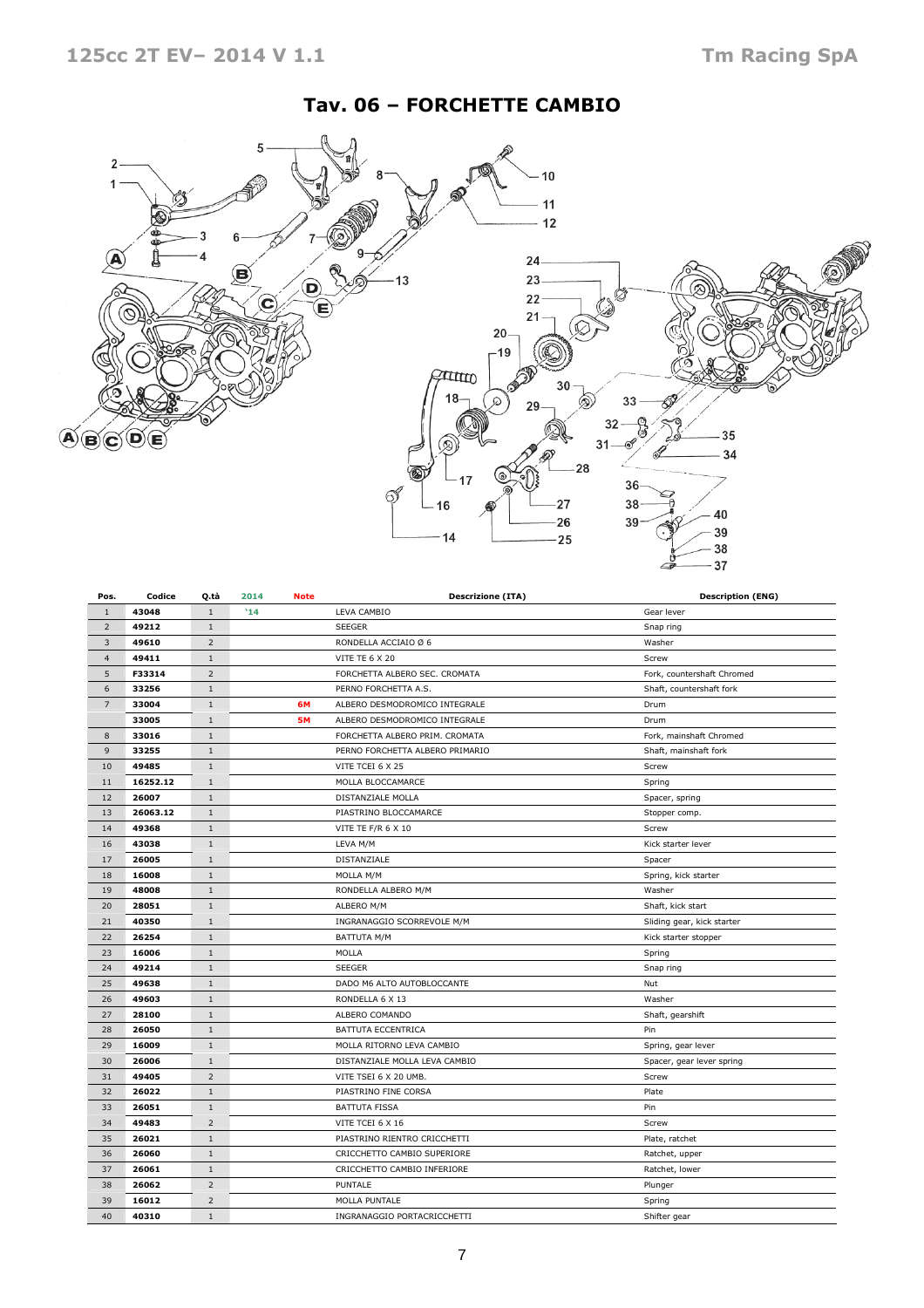# Tav. 07 – FRIZIONE

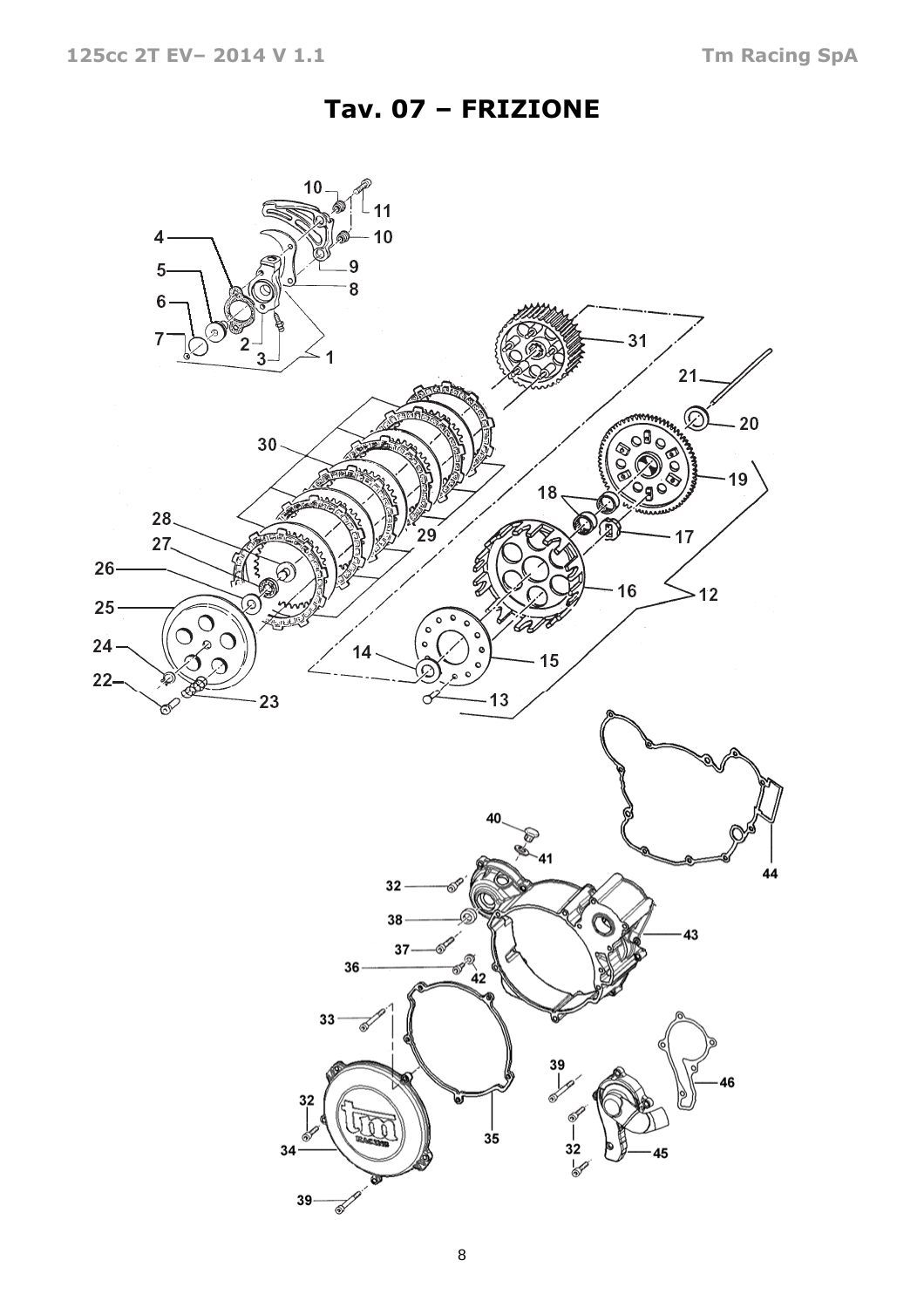## 125cc 2T EV- 2014 V 1.1 Tm Racing SpA

| Pos.           | Codice   | Q.tà                     | 2014<br>Note |        | <b>Descrizione (ITA)</b>              | <b>Description (ENG)</b>      |
|----------------|----------|--------------------------|--------------|--------|---------------------------------------|-------------------------------|
| $\mathbf{1}$   | 30206    |                          |              |        | COPERCHIO FRIZ. IDR. CPL*             | Hydraulic clutch pump Assy.   |
| $\overline{2}$ | 30205    | $\mathbf{1}$             |              |        | COPERCHIO FRIZ. IDR. NUDO             | Cover, Hydraulic clutch       |
| $\mathbf{3}$   | 35264    | $1\,$                    |              |        | VITE SPURGO                           | Screw                         |
| $\overline{4}$ | 05509    | $\mathbf{1}$             |              |        | GUARNIZIONE COPERCHIO                 | Gasket                        |
| 5              | 35125    | $\mathbf{1}$             |              |        | PISTONE POMPA                         | Piston, clutch                |
| 6              | 12258    | $\mathbf{1}$             |              |        | O-RING PISTONE                        | O-Ring                        |
| $\overline{7}$ | 19052    | $1\,$                    |              |        | <b>SFERA</b>                          | Ball                          |
| $\bf 8$        | 40022    | $\mathbf{1}$             |              |        | PROTEZIONE ERGAL                      | Protection, Aluminum          |
| 9              | 40029    | $\mathbf{1}$             |              |        | PROTEZIONE PLASTICA                   | Protection, Plastic           |
| 10             | 26212    | $\overline{2}$           |              |        | BOCCOLINA Ø 6                         | Collar                        |
| 11             | 49486    | $\overline{2}$           |              |        | VITE TCEI 6 X 30                      | Screw                         |
| 12             | 40409    | $\overline{\phantom{m}}$ |              |        | COPPIA PRIMARIA CPL**                 | Primary gear Assy**           |
| 13             | 49200    | 6                        |              |        | CHIODO Ø 5                            | Stud                          |
|                |          |                          |              |        |                                       |                               |
| 14             | 48002    | $1\,$                    |              |        | SPESSORE 30 X 18 X 3                  | Spacer                        |
| 15             | 35020    | $1\,$                    |              |        | DISCO BATTUTA GOMMINI                 | Plate                         |
| 16             | 25000    | $\mathbf{1}$             |              |        | CAMPANA FRIZIONE                      | Clutch Basket                 |
| 17             | 21005    | 6                        |              |        | GOMMINO PARASTRAPPI                   | Rubber                        |
| 18             | 19013    | $\overline{2}$           |              |        | GABBIA A RULLI 20 X 24 X 12           | Needle cage                   |
| 19             | 40402    | $1\,$                    |              |        | COPPIA PRIMARIA Z 63                  | Primary gear                  |
| 20             | 48003    | $\mathbf{1}$             |              |        | SPESSORE 30 X 20 X 2                  | Spacer                        |
| 21             | 35043    | $\mathbf{1}$             |              |        | ASTINA FRIZIONE (200.8mm)             | Clutch rod                    |
| 22             | 49057    | 5                        | '14          |        | DADO FRIZIONE                         | Nut, clutch spring            |
| 23             | 16020    | 5                        |              |        | MOLLA FRIZIONE                        | Spring, cluch                 |
| 24             | 49211    | $1\,$                    |              |        | <b>SEEGER</b>                         | Snap ring                     |
| 25             | 35015    | $\mathbf{1}$             |              |        | PIATTO SPINGIDISCO                    | Plate, clutch pressure        |
| 26             | 19021    | $\mathbf{1}$             |              |        | RONDELLA AS 1024                      | Washer                        |
| 27             | 19020    | $1\,$                    |              |        | GABBIA A RULLI RADIALE AXK 1024       | Needle cage                   |
| 28             | 26001    | $\mathbf{1}$             |              |        | REGGISPINTA                           | Lifter, clutch                |
| 29             | 35012    | 8                        |              |        | DISCO FRIZIONE GUARNITO               | Clutch plate                  |
| 30             | 35019    | 7                        |              |        | DISCO FRIZIONE ACCIAIO 1 mm           | Plate, steel                  |
| 31             | 25099.14 | $\mathbf{1}$             | '14          |        | TAMBURELLO                            | Clutch center                 |
| 32             | 49476    | 12                       |              |        | VITE TCEI 5 X 20                      | Screw                         |
| 33             | 49594    | $\mathbf 1$              |              |        | VITE TCEI 5 X 85                      | Screw                         |
| 34             | 30187    | $\mathbf{1}$             |              |        | COPERCHIO ESTERNO FRIZIONE            | Clutch Cover, External        |
| 35             | 05526    | $\mathbf{1}$             |              |        | GUARNIZIONE COPERCHIO ESTERNO         | Gasket, EXTERNAL clutch cover |
| 36             | 49480    | $\mathbf{1}$             |              |        | VITE TCEI 6 X 10                      | Screw                         |
| 37             | 49477    | $1\,$                    |              |        | VITE TCEI 5 X 25                      | Screw                         |
| 38             | 04005    | $\mathbf{1}$             |              |        | PARAOLIO 15 X 24 X 7                  | Oil seal                      |
| 39             | 49595    | 3                        |              |        | VITE TCEI 5 X 80                      | Screw                         |
| 40             | 49300    | $\mathbf{1}$             |              |        | TAPPO CARICO OLIO                     | Oil plug                      |
| 41             | 49103    | $\mathbf{1}$             |              |        | RONDELLA TAPPO                        | Washer                        |
| 42             | 49104    | $\mathbf{1}$             |              |        | RONDELLA ALLUMINIO                    | Washer                        |
| 43             | 30174    | $\mathbf{1}$             |              |        | COPERCHIO INTERNO FRIZIONE            | Clutch Cover, Internal        |
| 44             | 05527    | $\mathbf{1}$             |              |        | GUARNIZIONE COPERCHIO INTERNO         | Gasket, internal clutch cover |
| 46             | 05528    | $1\,$                    |              |        | GUARNIZIONE POMPA ACQUA               | Gasket, water pump            |
| 45             | 30194.06 | $\mathbf{1}$             |              |        | COPERCHIO POMPA ACQUA                 | Cover, Water pump             |
|                |          |                          |              |        |                                       |                               |
|                |          |                          |              | $\ast$ | Completo di Pos: 2+3+4+5+6+7          |                               |
|                |          |                          |              | $***$  | Completo di Pos: 13+14+15+16+17+18+19 |                               |
|                |          |                          |              |        |                                       |                               |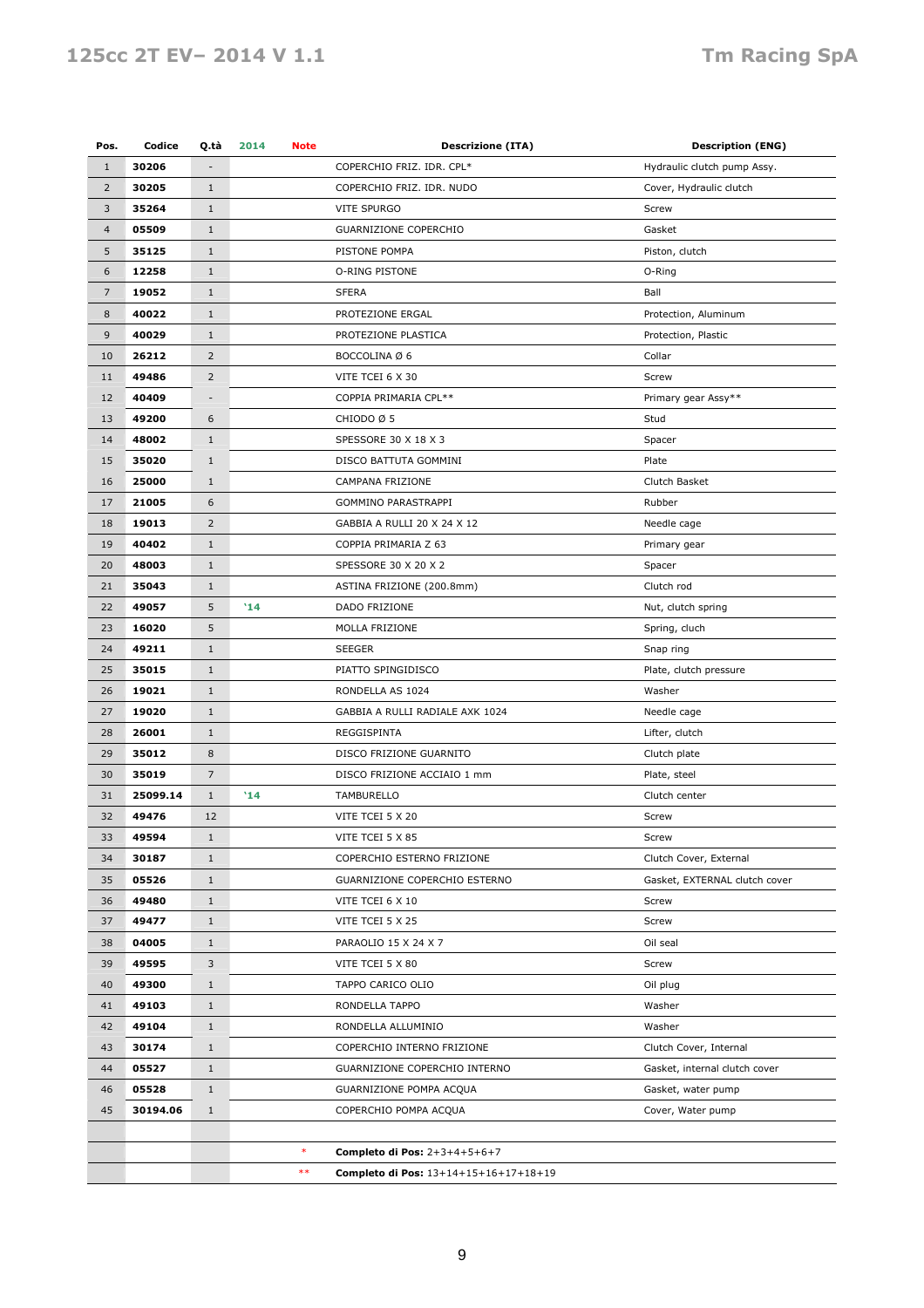# Tav. 08 – CAMBIO



| Cambio CROSS (Gear Box CROSS)<br>5 MARCE - 5 GEARS |                                                          |               |                |               |  |  |  |  |  |  |  |
|----------------------------------------------------|----------------------------------------------------------|---------------|----------------|---------------|--|--|--|--|--|--|--|
|                                                    | <b>Primario (Mainshaft)</b><br>Secondario (Countershaft) |               |                |               |  |  |  |  |  |  |  |
| Marcia (Gear)                                      | Denti (Teeths)                                           | Codice (Code) | Denti (Teeths) | Codice (Code) |  |  |  |  |  |  |  |
| 1 ^                                                | 14                                                       | 40700         | 32             | 40707         |  |  |  |  |  |  |  |
| $2^{\lambda}$                                      | 16                                                       | 40701         | 29             | 40708         |  |  |  |  |  |  |  |
| $3^{\prime}$                                       | 18                                                       | 40702         | 27             | 40709         |  |  |  |  |  |  |  |
| 4^                                                 | 20                                                       |               | 25             | 40710         |  |  |  |  |  |  |  |
| 5^                                                 | 22                                                       | 40440         | 24             | 40510         |  |  |  |  |  |  |  |
| 6^                                                 | --                                                       | 26113         |                | 40519         |  |  |  |  |  |  |  |

| <b>Cambio ENDURO (Gear Box ENDURO)</b><br>6 MARCE - 6 GEARS |                |                                                          |                |               |  |  |  |  |  |  |
|-------------------------------------------------------------|----------------|----------------------------------------------------------|----------------|---------------|--|--|--|--|--|--|
|                                                             |                | <b>Primario (Mainshaft)</b><br>Secondario (Countershaft) |                |               |  |  |  |  |  |  |
| Marcia (Gear)                                               | Denti (Teeths) | Codice (Code)                                            | Denti (Teeths) | Codice (Code) |  |  |  |  |  |  |
| 1 ^                                                         | 13             | 40699                                                    | 32             | 40706         |  |  |  |  |  |  |
| $2^{\lambda}$                                               | 16             | 40701                                                    | 29             | 40708         |  |  |  |  |  |  |
| $3^{\prime}$                                                | 18             | 40702                                                    | 27             | 40709         |  |  |  |  |  |  |
| 4^                                                          | 20             |                                                          | 25             | 40710         |  |  |  |  |  |  |
| $5^{\lambda}$                                               | 22             | 40440                                                    | 24             | 40510         |  |  |  |  |  |  |
| 6^                                                          | 27             | 40452                                                    | 24             | 40522         |  |  |  |  |  |  |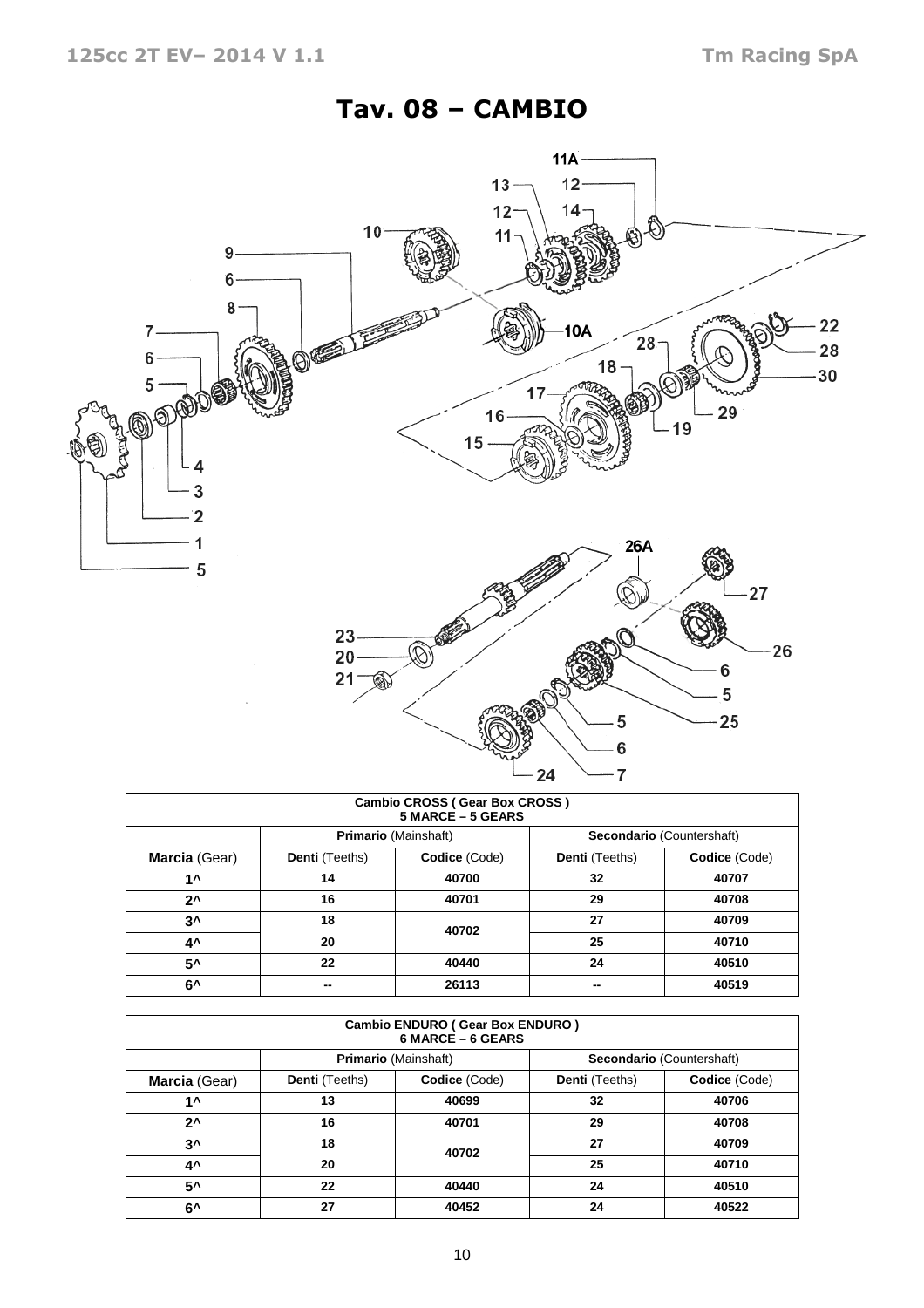## 125cc 2T EV- 2014 V 1.1 Tm Racing SpA

| Pos.           | Codice  | Q.tà                     | 2014<br><b>Note</b> | <b>Descrizione (ITA)</b><br><b>Description (ENG)</b> |                                 |
|----------------|---------|--------------------------|---------------------|------------------------------------------------------|---------------------------------|
| $\mathbf{1}$   | 40024   |                          |                     | PIGNONE CATENA Z 11                                  | Sprocket, drive 11T             |
|                | 40025   | $\overline{\phantom{a}}$ |                     | PIGNONE CATENA Z 12                                  | Sprocket, drive 12T             |
|                | 40026   | $\mathbf{1}$             |                     | PIGNONE CATENA Z 13                                  | Sprocket, drive 13T             |
| $\overline{2}$ | 04003   | $\mathbf{1}$             |                     | PARAOLIO PIGNONE 26 X 37 X 7                         | Oil seal                        |
| $\overline{3}$ | 26002.1 | $\mathbf{1}$             |                     | DISTANZIALE PIGNONE                                  | Collar                          |
| $\overline{4}$ | 12019   | $\mathbf{1}$             |                     | O-RING                                               | O-ring                          |
| 5              | 49216   | $\overline{4}$           |                     | SEEGER Ø 20                                          | Snap ring                       |
| 6              | 48013   | $\overline{\mathbf{4}}$  |                     | RASAMENTO 27 X 20 X 0.7                              | Washer                          |
| $\overline{7}$ | 19012   | $\overline{2}$           |                     | GABBIA A RULLI 20 X 24 X 10                          | Needle cage                     |
| 8              | 40708   | $\mathbf{1}$             |                     | INGRANAGGIO 2^ A.S. Z 29                             | Gear, 2nd Countershaft 29T      |
| 9              | 40462   | $\mathbf{1}$             |                     | ALBERO SECONDARIO                                    | Countershaft                    |
| 10             | 40522   | $1\,$                    | 6M                  | INGRANAGGIO 6^ A.S. Z 24 ENDURO                      | Gear, 6th Countershaft 24T      |
| 10A            | 40519   | $\mathbf{1}$             | <b>5M</b>           | SCORREVOLE 6^ MARCIA CROSS                           | Gear, 6th Countershaft          |
| 11             | 49217   | $\overline{2}$           |                     | SEEGER Ø 22                                          | Snap ring                       |
| 11A            | 49217.1 | $\mathbf{1}$             |                     | SEEGER PER INGRANAGGIO 40510                         | Snap Ring                       |
| 12             | 48011   | $\overline{2}$           |                     | RASAMENTO 27 X 22 X 0.75                             | Washer                          |
| 13             | 40710   | $\mathbf{1}$             |                     | INGRANAGGIO 4^ A.S. Z 25                             | Gear, 4th Countershaft 25T      |
| 14             | 40709   | $\mathbf{1}$             |                     | INGRANAGGIO 3^ A.S. Z 27                             | Gear, 3rd Countershaft 27T      |
| 15             | 40510   | $\mathbf{1}$             |                     | INGRANAGGIO 5^ A.S. Z 24                             | Gear, 5th Countershaft 24T      |
| 16             | 48012   | $\mathbf{1}$             |                     | RASAMENTO 17 x 26 x 0,5                              | Washer                          |
| 17             | 40706   | $\mathbf{1}$             | 6M                  | INGRANAGGIO 1^ A.S. Z 32 ENDURO                      | Gear, 1st Countershaft 32T      |
|                | 40707   | $\mathbf{1}$             | <b>5M</b>           | INGRANAGGIO 1^ A.S. Z 32 CROSS                       | Gear, 1st Countershaft 32T      |
| 18             | 19011   | $\mathbf{1}$             |                     | GABBIA A RULLI 17 X 21 X 10                          | Needle cage                     |
| 19             | 48010   | $\mathbf{1}$             |                     | RASAMENTO 28 X 15 X 0.5                              | Washer                          |
| 20             | 48002   | $1\,$                    |                     | SPESSORE COPPIA 30 X 18 X 3                          | Spacer, primari gear            |
| 21             | 49052   | $\mathbf{1}$             |                     | DADO TAMBURELLO                                      | Nut                             |
| 22             | 49214   | $1\,$                    |                     | SEEGER                                               | Snap ring                       |
| 23             | 40699   | $\mathbf{1}$             | 6M                  | ALBERO PRIMARIO Z 13 ENDURO                          | Mainshaft, Enduro 13T           |
|                | 40700   | $1\,$                    | <b>5M</b>           | ALBERO PRIMARIO Z 14 CROSS                           | Mainshaft, Cross 14T            |
| 24             | 40440   | $\mathbf{1}$             |                     | INGRANAGGIO 5^ A.P. Z 22                             | Gear, 5th Mainshaft 22T         |
| 25             | 40702   | $\mathbf{1}$             |                     | INGRANAGGIO 3/4 A.P. Z 18/20                         | Gear, 3rd/4th Mainshaft 18T/20T |
| 26             | 40452   | $\mathbf{1}$             | <b>5M</b>           | INGRANAGGIO 6^ A.P. Z 27 ENDURO                      | Gear, 6th Mainshaft 27T Enduro  |
| 26A            | 26113   | $\mathbf{1}$             | 6M                  | SPESSORE CROSS                                       | Spacer, Cross                   |
| 27             | 40701   | $\mathbf{1}$             |                     | INGRANAGGIO 2^ A.P. Z 16                             | Gear, 2nd Mainshaft 16T         |
| 28             | 48004   | $\mathbf{1}$             |                     | SPESSORE INGRANAGGIO M/M                             | Spacer, kick starter            |
| 29             | 19010   | $\mathbf{1}$             |                     | GABBIA A RULLI 15 X 19 X 10                          | Needle cage                     |
| 30             | 40351   | $1\,$                    |                     | INGRANAGGIO LIBERO M/M                               | Gear, idle                      |